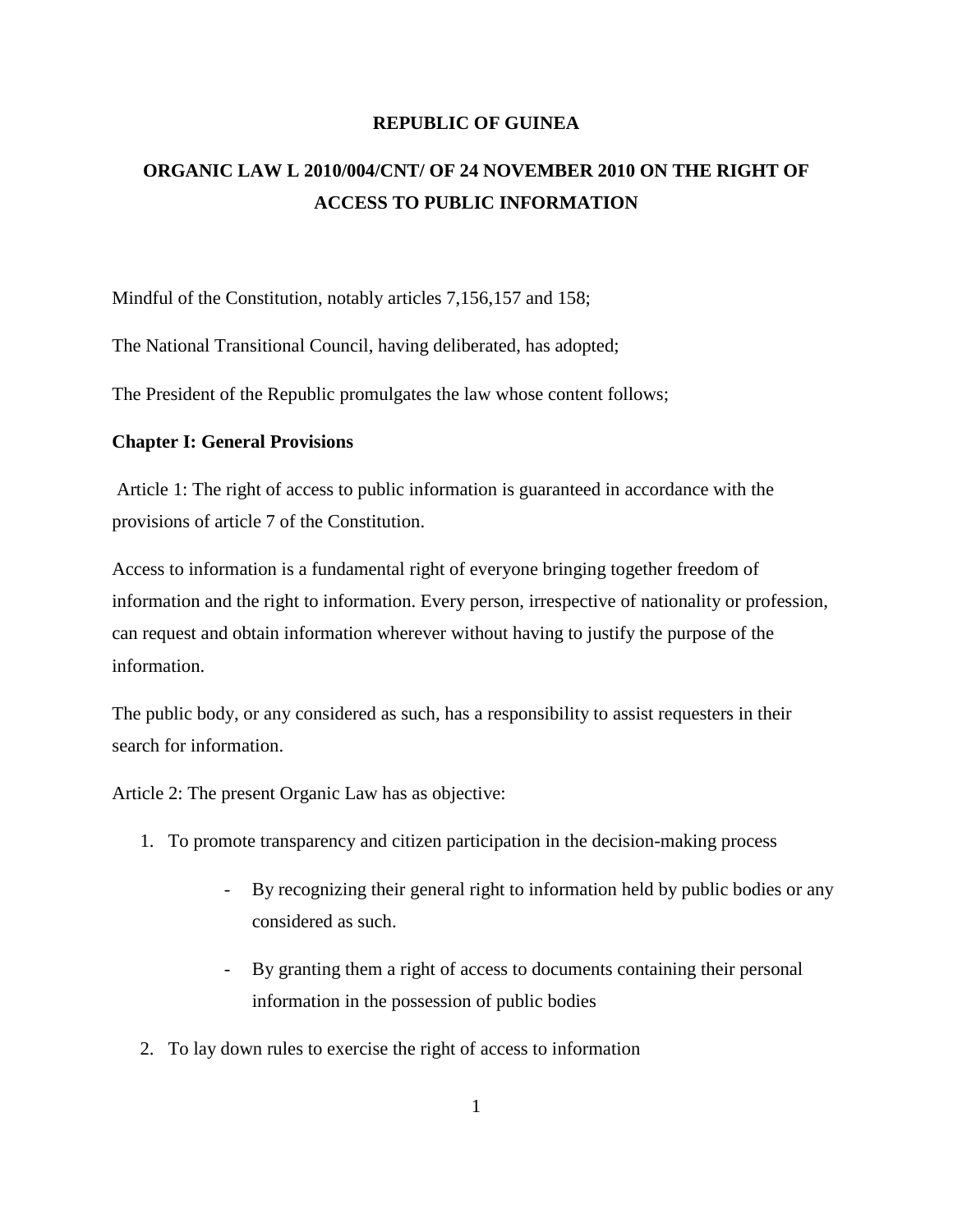3. To encourage the establishment of a strong national capacity on public information matters

Article 3: According to the present organic law and its regulations, a

- Document: all information recorded in any form, however its nature, its subject or origin;
- Public body: all structures created by the state or its decentralized bodies
- Organ similar to a public body: all structures that are part of a public body, all bodies controlled, or receiving majority of its funding from the state, or all private bodies to which the state or its decentralized structures have assigned a mission.

Article 4: The provisions of this organic law apply to public bodies and affiliated structures as defined in article 3 above and to all users without discrimination on the basis of origin, race, sex, religion, ethnicity, political conviction or other considerations.

#### **Chapter II: General Right of Access to Information**

Article 5: Subject to the exceptions listed in chapter IV of the present organic law, and without justifying the reason for the request, every person has the right to obtain information held by public bodies or affiliated structures.

The following documents are accessible: legislative and regulatory texts, documents, reports, studies, reviews, minutes, statistics, directives, instructions, circulars, manuals of administrative procedures, opinions, decisions, vacancy announcements, and call for tenders.

Article 6: The right of access to information implies consulting a document produced or preserved by a public body or an affiliated structure and to make notes, obtain copies or photocopies and to obtain on electronic format.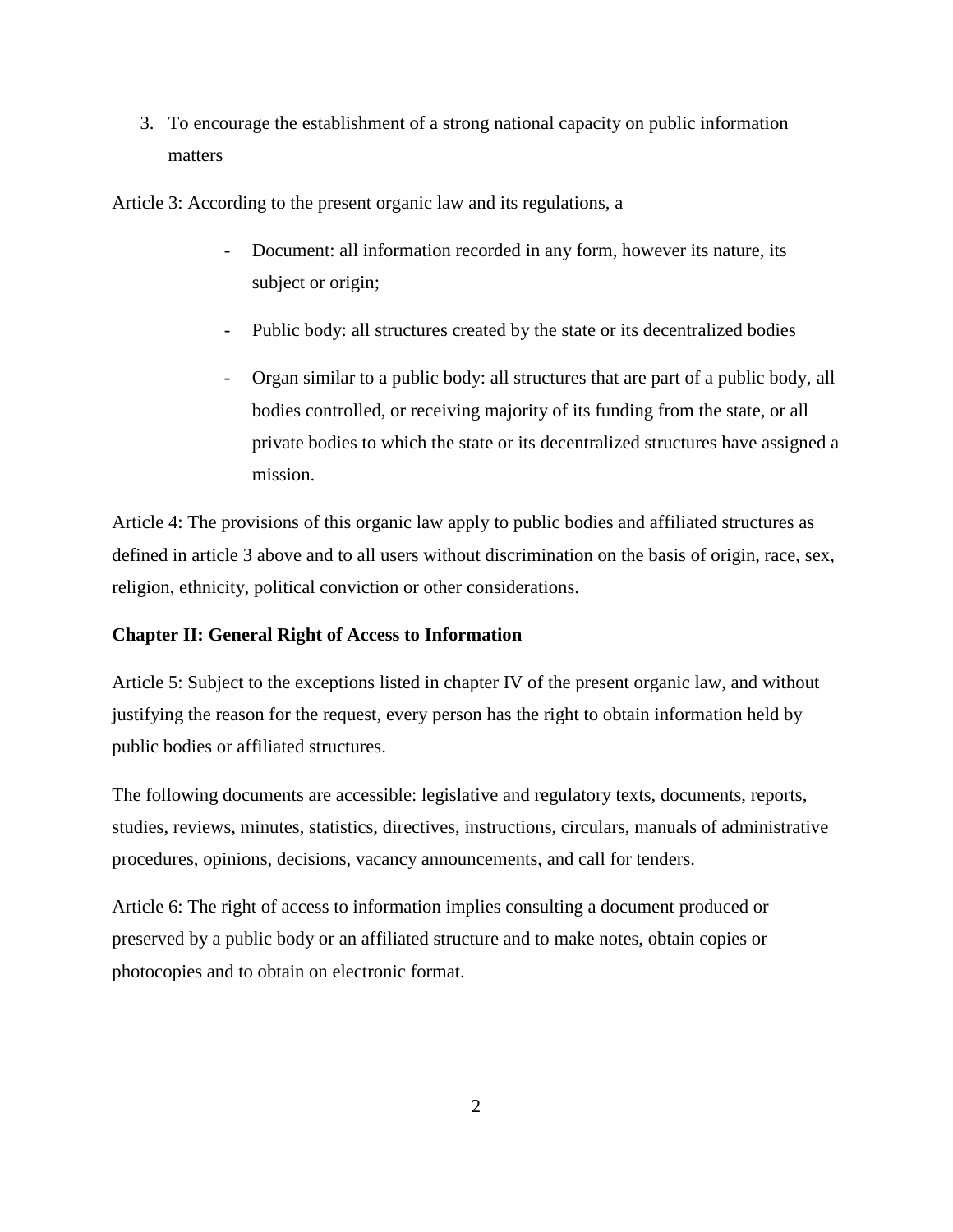### **Chapter III: Procedures to exercise the right of access to information**

Article 7: Every public body or affiliated structure, depending on its size, should set up either a service, or an office in charge of disclosing information, inquires or documents requested.

The office should be accessible and indicated to users.

Article 8: Every public body or affiliated structure should appoint a civil servant or an employee in charge of information and ensure that the public has easy access to information about this civil servant or employee; especially his name, his role and his contact details.

This civil servant or employee in charge of information, should, in addition to obligations assigned to him by the present law, have the following duties:

- Receive requests for information;
- Assist requestors;
- And ensure proper archiving of documents in view of making them available to requestors.

The rules of organization and functioning of services or offices in charge of access to information are established by decree or decision of the head of the public body or affiliated structure.

Article 9: Each public body or affiliated structure must ensure that its civil servants or employees receive appropriate training on the right to information and the effective implementation of this law.

Article 10: Every person who desires to obtain a document should make a request to the public body or affiliated structure that is in possession of it.

This request can be written or oral. The written request should contain the full particulars of the requestor, a clear and precise indication of the document and the form in which it is required. The requestor must sign the request.

An oral request is recorded with the same indications in a register and endorsed by the requestor.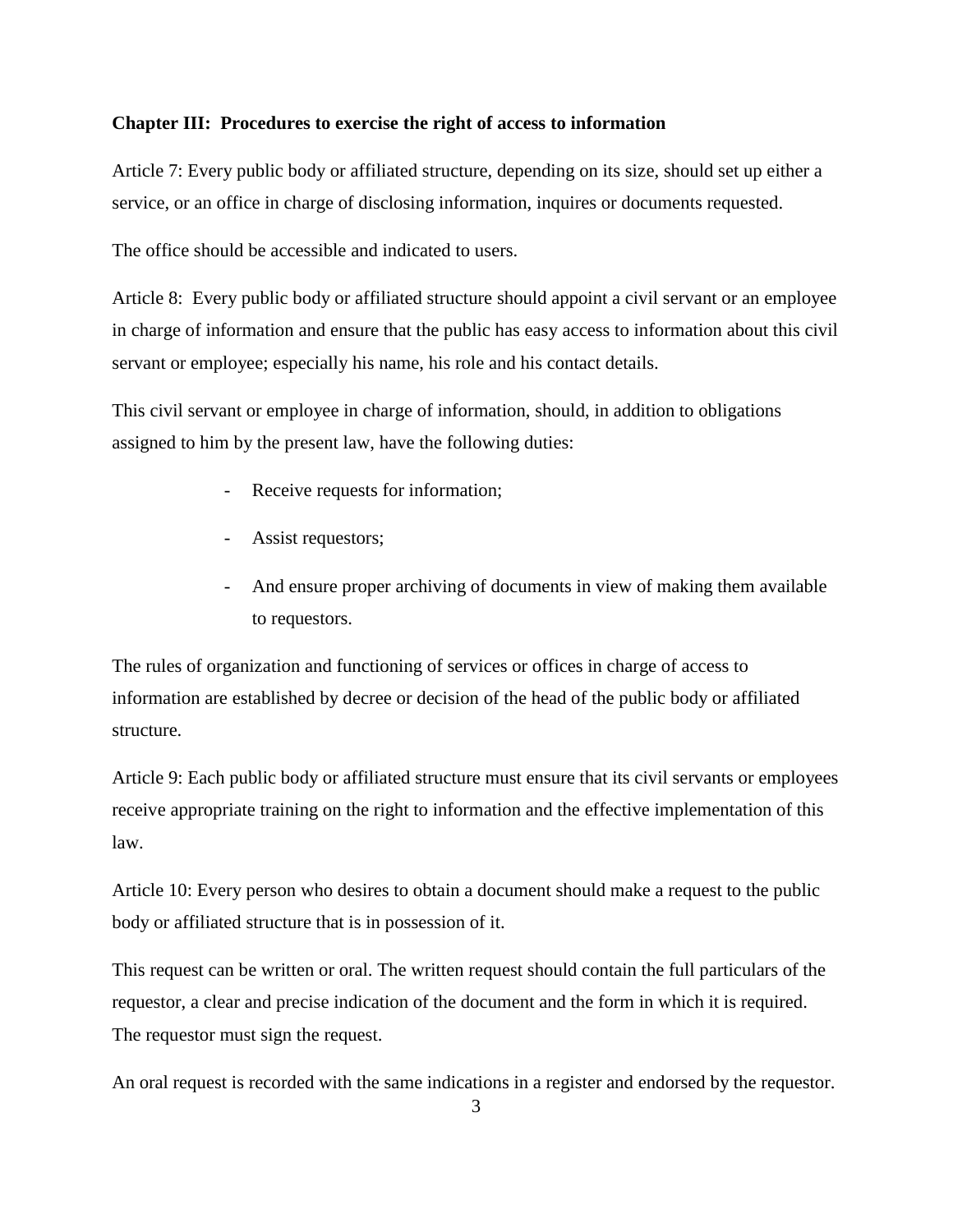Article 11: The head of the access to information service of the public body or affiliated structure to whom a request is referred is obliged to provide assistance to the requestor and to respond in a maximum of 20 working days in clear, precise and complete language.

Where a request concerns information that can save the life or liberty of a person, the deadline to respond is reduced to 48 hours maximum.

Where the respect of the deadline mentioned in paragraph 1 of the present article will seriously hamper operations because of difficulties associated with finding this information, the public body or affiliated body concerned, can send a written notification of extension before the expiration of the deadline. This extension should not go beyond 30 working days.

Where an administration or service does not possess the information requested, it is required to assist the requestor to identify the administration or service that holds the information.

Article 12: The head of a public body and/or assimilated structure who provides a favourable response to a request for access to information, must state the modalities of providing it and any fees due as the case may be.

He can notably provide for consultation of all or in part of the document within the premises of the service having the information, provide a copy or photocopy of the document requested, or a compilation or resume of the information requested on paper or electronic form.

Article 13: Any denial of access to information or a document that is available must be justified by provisions of this law.

Subject only to the exceptions listed in articles 16 and 17 of this organic law; all authorities to whom a request for information is sent should provide a response.

Silence on the part of any authority of a public body or affiliated structure who has received a request for information constitutes a breach of duty punishable by sanctions provided in articles 156 and 157 of the penal code.

4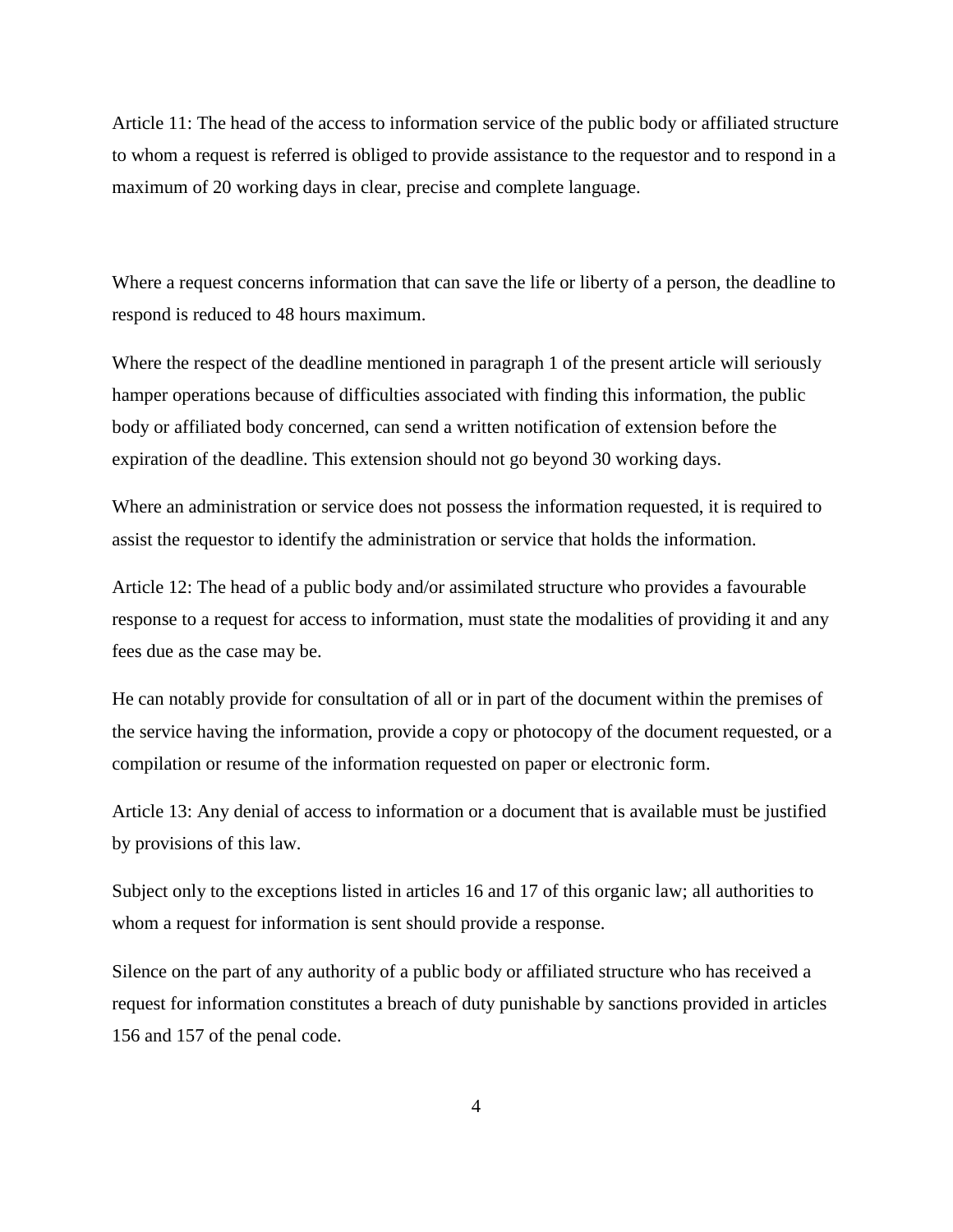Article 14: Access to documents and information in the possession of public bodies and/or affiliated structures is free.

However, considering the nature and size of the document, the requestor may be asked to pay an amount that does not exceed the actual cost of the copies or photocopies of the document. A decree of the minister of finance will set fees and payment procedures.

Article 15: All public bodies and affiliated structures must in the general interest, publish and widely disseminate key information in the following non-exhaustive domains, in an easily accessibly manner at least once a year:

- The description of the organization, its functions, its obligations and funding;
- Detailed information about the services it offers to the public;
- All specific procedures available to citizens to make requests or complaints about the actions of the organization or its failure to meet its obligations, as well as a resume of all requests, complaints, and other direct actions brought by citizens and responses provided by the organization or affiliated structure;
- A guide with necessary information on how the organization preserves data, the types and form of information it holds, categories of information it publishes and procedures to follow to make a request for information;
- A description of the powers and duties of top officials and decision-making process;
- All the provisions, policy guidelines, rules, guides or manuals on how the organization carries out its functions;
- The contents of all its decisions and or policy guidelines adopted which have effects on citizens, as well as the reasons for these choices and all authorized interpretations of these decisions and all information related to their context;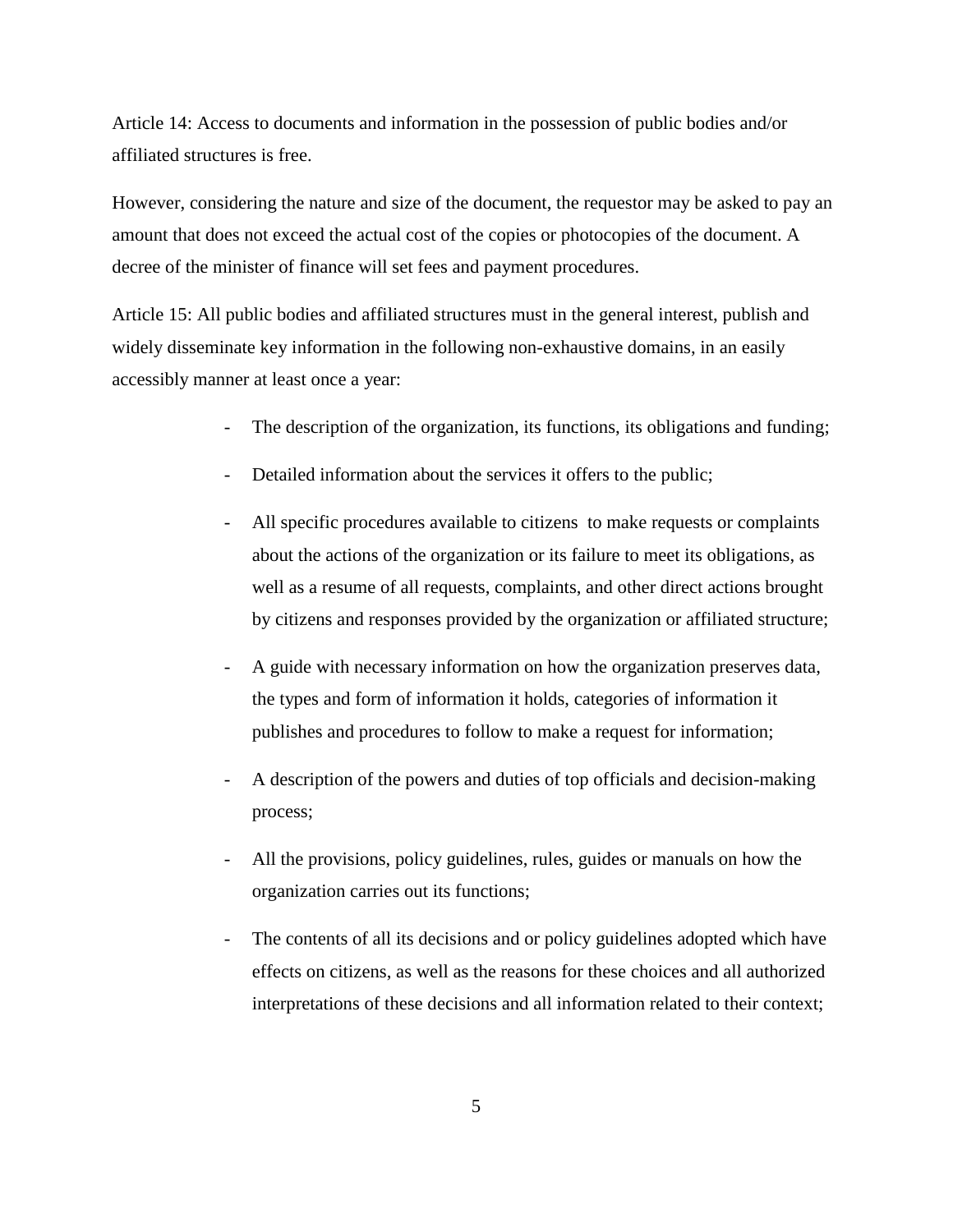- All mechanisms or procedures through which citizens can make observations or in one way or another influence the formulation of these policy guidelines or the exercise of the powers of the organization.

# **Chapter IV- Exceptions to the disclosure obligations of public bodies and affiliated structures**

Article 16: The Information Officer of an administration to whom request is made is not required to disclose:

- Information already made public by posting or press release;
- Information confidentially received from a third party;
- Information concerning state security institutions or that which is held by them;
- Information regarding on-going judiciary proceedings;
- Information whose disclosure will cause serious prejudice to secrets protected by law;
- Information likely to endanger the life, health or security of persons or their property;
- Information whose disclosure is likely to cause the commission of an offense;
- Information whose disclosure could be prejudicial to relations with a state or an international organization;
- Information on an uncompleted inspection, monitoring or investigation mission;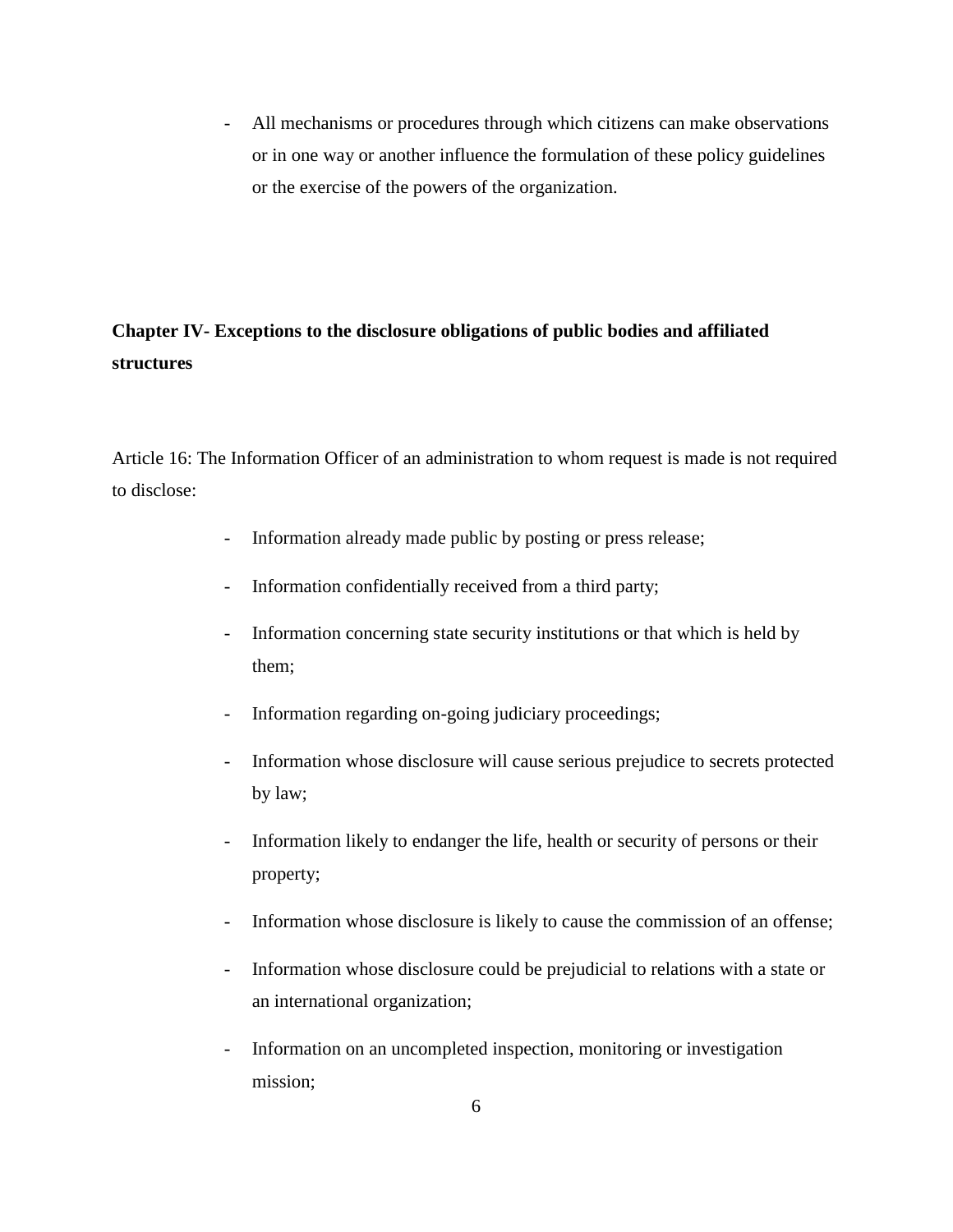- Personal information likely violate privacy and dignity of a person;

Also, an organization can refuse to disclose commercial and confidential information if:

- a- The information was obtained through a third party and if their disclosure can constitute a release of confidential information which is subject to prosecution;
- b- The information was confidentially received form a third party and if it contains commercial or industrial secrets or if its disclosure will seriously prejudice the commercial or financial interests of a third party;
- c- The information was confidentially obtained from a state or an international organization and if their disclosure can prejudice relations with that state or international organization.

Article 17: A public body or assimilated structure is not obliged to respond to requests for information that are manifestly imprecise, a nuisance or which have been recently responded to following a request from the same person.

A request is considered imprecise if it does specify the information requested or contains very unspecific description of the information.

A request is considered a nuisance if related to information that has been previously provided to the requestor or deemed to be known by him/her by virtue of his/her function or profession

### **Chapter V: Protection of the right of access to information**

Article 18: Following a denial of access and an unsuccessful appeal through hierarchy, the aggrieved requestor can make an informal appeal to the Ombudsman in accordance with the provisions of article 127 and following of the Constitution. This appeal procedure can be exercised within two months following denial of access.

Article 19: An aggrieved requestor whose internal appeal fails can also lodge an appeal to the President of the Court of First Instance or the Magistrates Court in the jurisdiction of the accused organization.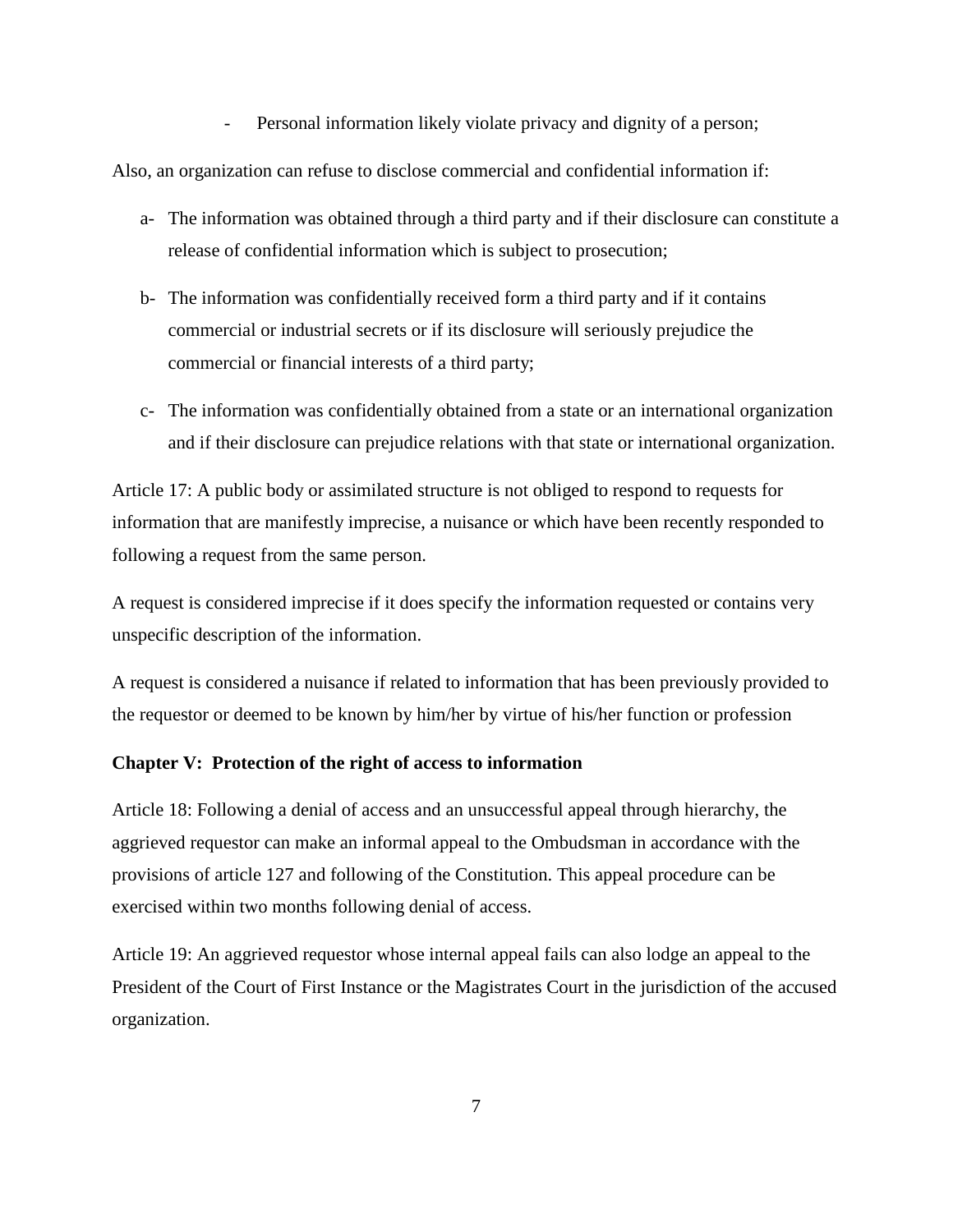Article 20: Any person who believes that his/her personal information has been unduly disclosed can appeal to the Court of First Instance or the Magistrate's Court in the jurisdiction of the accused institution to stop their disclosure.

If the president of the jurisdiction considers that the official of the accused institution was right to authorize disclosure, he can reject the appeal.

Article 21: The National Independent Human Rights Institution is equally competent, within the framework of its mandate, to ensure the exercise and enjoyment of the right to information.

#### **Chapter VI: Criminal Provisions**

Article 22: Any civil servant who intentionally subtracts, deletes or steals acts and titles in his possession or those given to him by virtue of his functions will be sanctioned in accordance with article 185 of the Penal Code.

Article 23: Penalties of article 163 of the Penal Code will be applied to any one who unduly gets access to information using false personal information as declarations, names or personality.

The same penalty applies to anyone who makes use of documents obtained in the conditions described above or established a name other this his own

Any civil servant or employee who willfully provides documents or causes to be provided to someone he/she knows should not have right to access shall be sanctioned by article 163 of the Penal Code

Article 24: The civil servant or employee, who without justification, delays or refuses to respond to information request or intentional provides false information as defined in article 155 of the Penal Code to any user, will be sanctioned in accordance with articles 156 and 157 of the same code.

Article 25: Anyone who demands for compensation or remuneration to provide a document of information shall be sanctioned as prescribed in articles 186 and 187 of the Penal Code